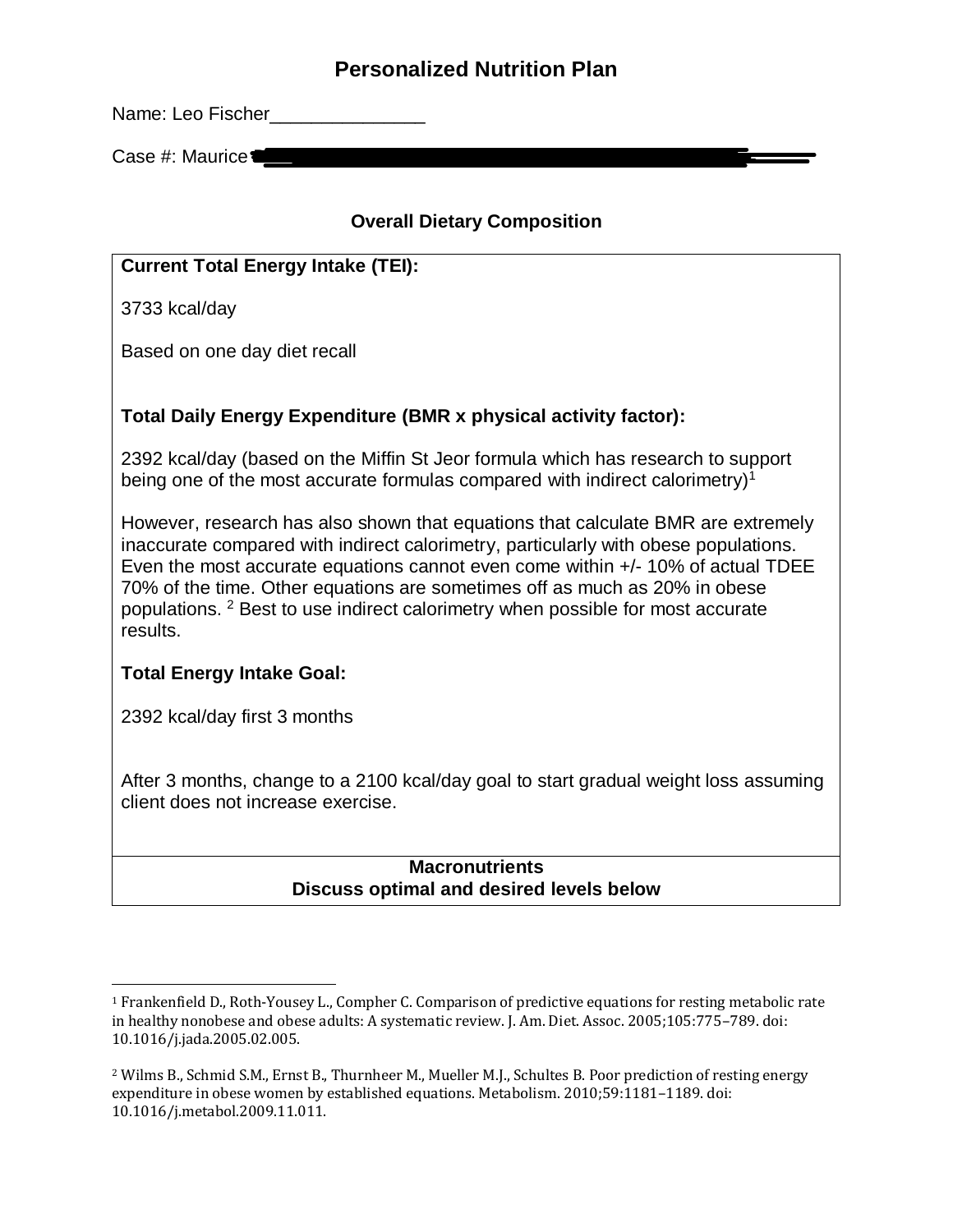Name: Leo Fischer\_\_\_\_\_\_\_\_\_\_\_\_\_\_\_\_\_

l

Case #: Maurice DM\_\_\_\_\_\_\_ Date: 2/13/18\_\_\_\_\_\_\_\_\_\_\_\_\_\_\_\_\_\_\_\_\_\_

| <b>Current CHO intake:</b><br>%47 of TEI<br>445 Grams/day                                                                                                                                                                                                                                                                                                                                                                                                                                                                                                                                                                                                                                                                                                                                                                                                                                                                                                                                                                                                                                                                                                                                                                                                                                                                                                                                  | <b>Current Protein Intake:</b><br>%15 of TEI<br>143 Grams/day | <b>Current Fat Intake:</b><br>%37 of<br>TEI<br>155 Grams/day |
|--------------------------------------------------------------------------------------------------------------------------------------------------------------------------------------------------------------------------------------------------------------------------------------------------------------------------------------------------------------------------------------------------------------------------------------------------------------------------------------------------------------------------------------------------------------------------------------------------------------------------------------------------------------------------------------------------------------------------------------------------------------------------------------------------------------------------------------------------------------------------------------------------------------------------------------------------------------------------------------------------------------------------------------------------------------------------------------------------------------------------------------------------------------------------------------------------------------------------------------------------------------------------------------------------------------------------------------------------------------------------------------------|---------------------------------------------------------------|--------------------------------------------------------------|
| <b>Optional CHO Intake:</b><br>< 10%                                                                                                                                                                                                                                                                                                                                                                                                                                                                                                                                                                                                                                                                                                                                                                                                                                                                                                                                                                                                                                                                                                                                                                                                                                                                                                                                                       | <b>Optional Protein</b><br>intake:                            | <b>Optional Fat intake:</b>                                  |
| Or 60g of CHO based on<br>TEI goal.                                                                                                                                                                                                                                                                                                                                                                                                                                                                                                                                                                                                                                                                                                                                                                                                                                                                                                                                                                                                                                                                                                                                                                                                                                                                                                                                                        | ~2%30                                                         | ~2%60                                                        |
| *Should avoid added sugars<br>and refined carbohydrates as<br>much as possible.                                                                                                                                                                                                                                                                                                                                                                                                                                                                                                                                                                                                                                                                                                                                                                                                                                                                                                                                                                                                                                                                                                                                                                                                                                                                                                            |                                                               |                                                              |
| Special instructions and rationale:<br>% macronutrient should be decided by the client. Strict eating lifestyle plans<br>$\bullet$<br>are usually not successful in the long run.<br>Evidence suggest there is no optimal macronutrient composition for preventing<br>or reducing symptoms of diabetes. Macronutrient distribution will be<br>collaborative with client further. <sup>3</sup><br>If client's single day food record is indicative of his usual eating habits he is<br>eating above his TDEE requirement quite a lot. Therefore, suggesting to the<br>client to eat below his TDEE to lose weight would not be recommended<br>because his current TEI is much higher than the warranted TEI goal and It<br>would be both unlikely the client could sustain such a large reduction for a long<br>period and to do that without putting the body in some type of starvation<br>reduced metabolic state would also be unlikely. Best to start with TEI goal.<br>It is well established that weight loss can help reduce the symptoms of T2DM. <sup>4</sup><br>$\bullet$<br>Below are suggestions regarding very low carbohydrate diets/lifestyles which<br>$\bullet$<br>new research has great potential benefits for T2DM. Client needs to be aware<br>of the potential risk of hypoglycemia and glucose levels needs to be closely<br>monitored at the start of these diets. |                                                               |                                                              |

<sup>&</sup>lt;sup>3</sup> Koloverou E, Panagiotakos DB. Macronutrient Composition and Management of Non-Insulin-Dependent Diabetes Mellitus (NIDDM): A New Paradigm for Individualized Nutritional Therapy in Diabetes Patients. *The Review of Diabetic Studies : RDS*. 2016;13(1):6-16. doi:10.1900/RDS.2016.13.6.

<sup>4</sup> American Diabetes Association. Standards of medical care in diabetes 2013. Diabetes Care 2013;36(Suppl. 1):S11–S66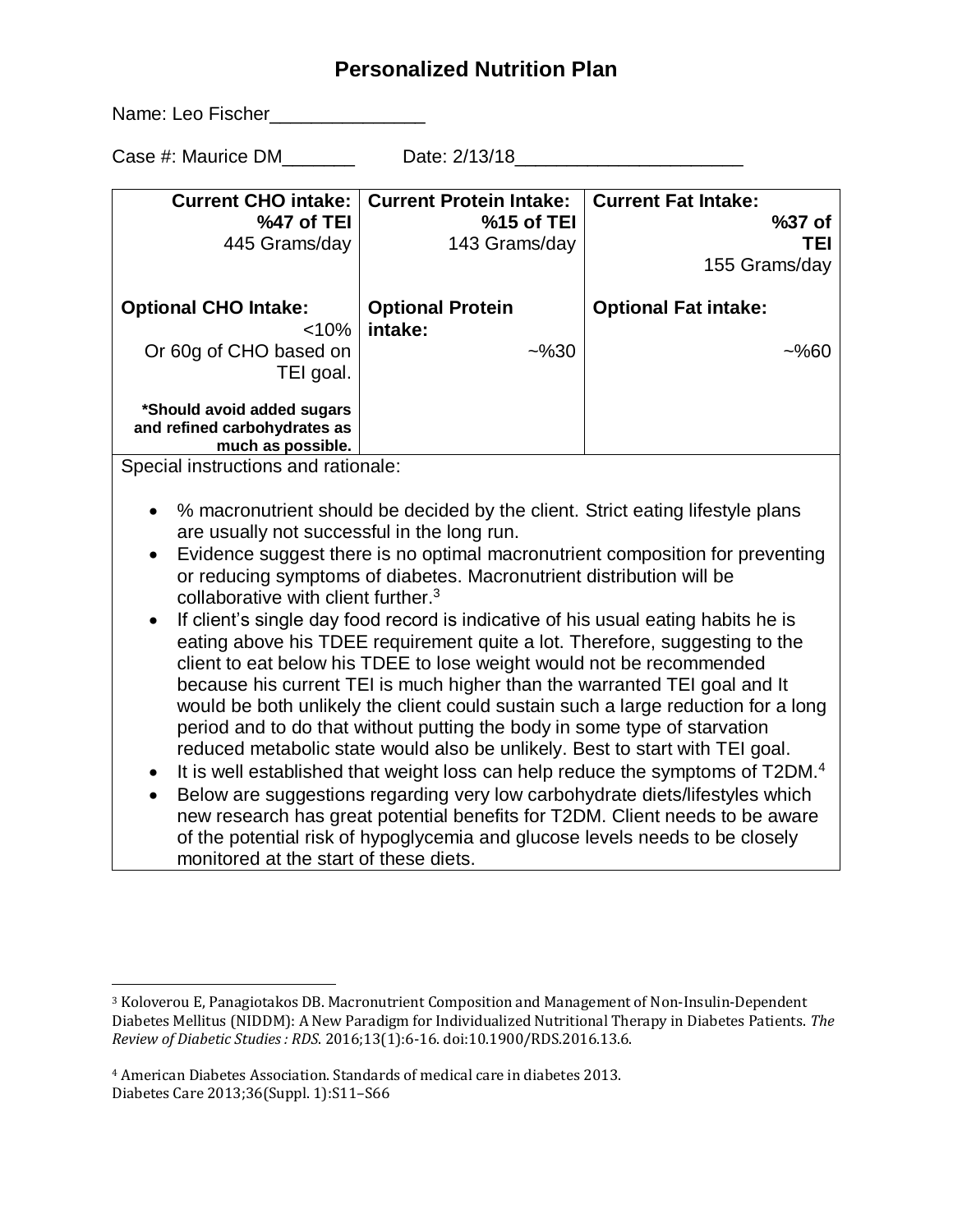Name: Leo Fischer\_\_\_\_\_\_\_\_\_\_\_\_\_\_\_\_\_\_

l

Case #: Maurice DM Date: 2/13/18

- Research has shown that very low carbohydrate lifestyles <%10 even without calorie restriction or weight loss can help client reduce their fasting glucose and eliminate their T2DM medication from Metformin, Glyburide, and Januvia.<sup>5</sup>
- A very low carbohydrate diet ( $\leq 0.610$ ) has been proven to be more effective than a low carbohydrate diet(<26%) in the reduction of Hba1c levels and fasting glucose levels after 24 wks. <sup>6</sup>
- An alternative of very low carbohydrate diets is the paleolithic-ketogenic lifestyle which has been promising for people with T2DM and T1DM and in some cases completely reverses the disease<sup>7 8 9</sup>. This lifestyle completely limits sources of wheat, diary, and all carbohydrates (30g of CHO a day). It has been shown to normalize glucose levels and inflammation processes.
- Lower carbohydrate diets have been shown to be consistently more effective for weight loss in people with or without 2TDM, than a low-fat diet, or a "normal healthy diet"<sup>10</sup>
- Large anecdote evidence studies suggest that participants on a low carb diet report feeling more satiated and less hungry when trying to lose weight. Low carb diets contain more protein and fat consumption which can lead to more feelings of satiation. 11

<sup>7</sup> McKenzie AL, Hallberg SJ, Creighton BC, Volk BM, Link TM, Abner MK, Glon RM, McCarter JP, Volek JS, Phinney SD A Novel Intervention Including Individualized Nutritional Recommendations Reduces Hemoglobin A1c Level, Medication Use, and Weight in Type 2 Diabetes JMIR Diabetes 2017;2(1):e5 DOI[: 10.2196/diabetes.6981](http://doi.org/10.2196/diabetes.6981)

8 Tóth C, Clemens Z. Type 1 diabetes mellitus successfully managed with the paleolithic ketogenic diet. Int J Case Rep Images 2014;5(10):699–703.

<sup>9</sup> Dressler, A., Reithofer, E., Trimmel-Schwahofer, P., Klebermasz, K., Prayer, D., Kasprian, G., Rami, B., Schober, E. and Feucht, M. (2010), Type 1 diabetes and epilepsy: Efficacy and safety of the ketogenic diet. Epilepsia, 51: 1086–1089. doi:10.1111/j.1528-1167.2010.02543.x

<sup>10</sup> Dyson PA, Beatty S, Matthews DR. A low-carbohydrate diet is more effective in reducing body weight than healthy eating in both diabetic and nondiabetic subjects. Diabet Med 2007;24:1430–5.

<sup>11</sup> Feinman RD, Vernon MC, Westman EC. Low carbohydrate diets in family practice: what can we learn from an internet-based support group. Nutr J 2006;5:26.

<sup>&</sup>lt;sup>5</sup> Saslow LR, Kim S, Daubenmier JJ, Moskowitz JT, Phinney SD, Goldman V, et al. A randomized pilot trial of a moderate carbohydrate diet compared with a very low carbohydrate diet in overweight or obese individuals with type 2 diabetes mellitus or prediabetes. PLoS One 2014;9:e91027.

<sup>6</sup> Hussain TA, Mathew TC, Dashti AA, Asfar S, Al-Zaid N, Dashti HM. Effect of low-calorie versus lowcarbohydrate ketogenic diet in type 2 diabetes. Nutrition 2012;28:1016–21.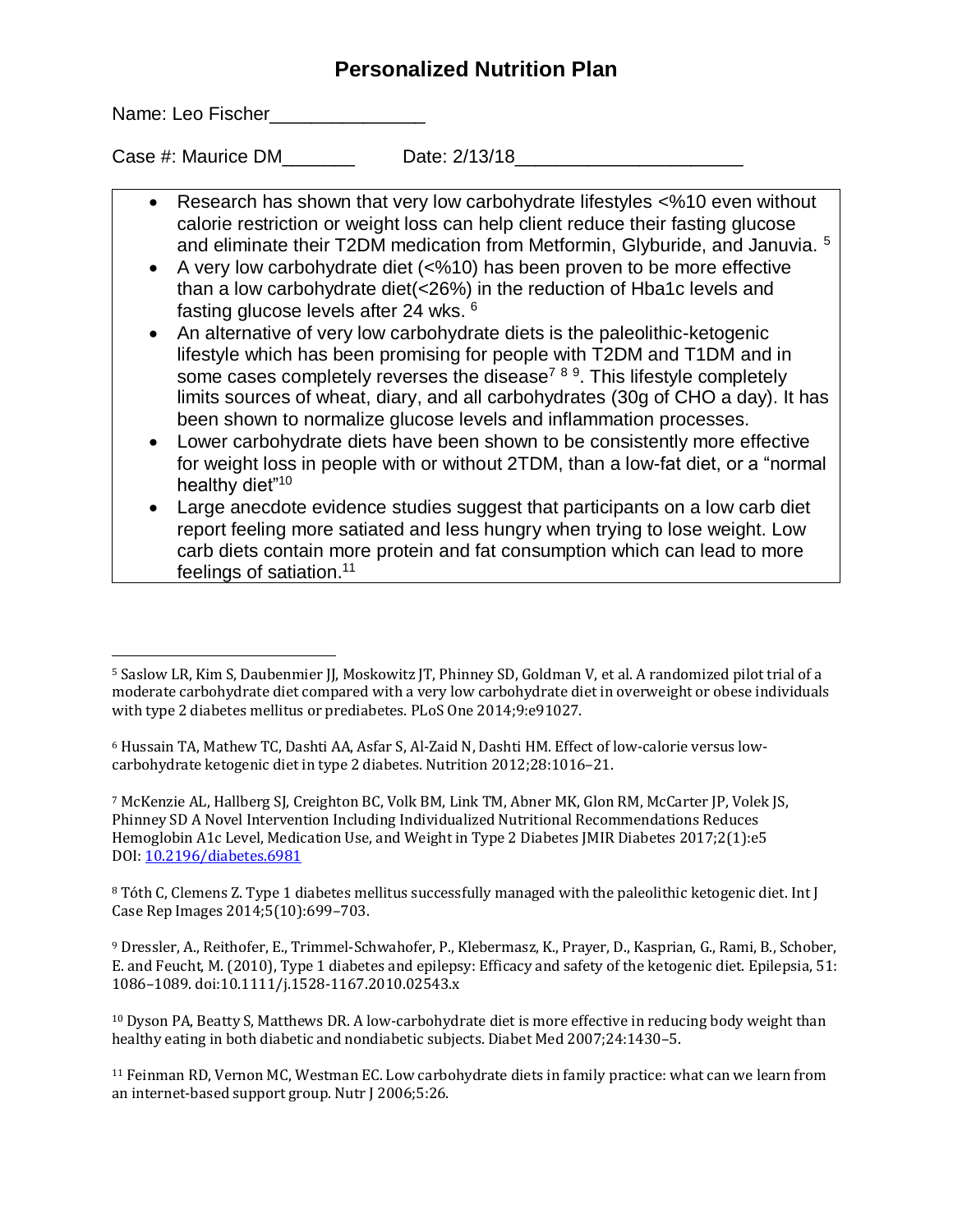Name: Leo Fischer\_\_\_\_\_\_\_\_\_\_\_\_\_\_\_\_\_\_

Case #: Maurice DM Date: 2/13/18

- If client would like to try a very low card diet based on their TEI goal, they would have to eat only 239 calories of carbs or 60g of CHO a day. Some examples of carbs in food are below. Refer to more extensive charts.
	- $\circ$  1 medium apple has 25g of CHO
	- $\circ$  1/<sub>2</sub> cup of uncooked %100 whole grain oats have 51g of CHO
	- o 1 large whole carrot has 7g of CHO
	- o 1 large banana has 31g of carbohydrates
	- o 2 table spoons of peanut butter have 8g of CHO
	- $\circ$  1 cup of milk has 12g of carbohydrates
- Client should target most foods with a low glycemic index and avoid food with a high glycemic index as much as possible.
	- o A website with a good glycemic index chart and explanation is <https://lowglycemic-foods.com/low-glycemic-index-foods/>

#### **Additional Information on the Optional Paleolithic Ketogenic Lifestyle**

- Limiting diets can be hard to follow long term. Client needs to have a high level of motivation to follow. long-term viability of this lifestyle, because of difficulty to follow, might make it limited.
- Paleolithic Ketogenic lifestyle has the possibility of very positive results for people with T2DM. <sup>12</sup>
- Nutritional Ketosis will develop blood ketone body levels between .5 3.0 mmol/L of beta-hydroxybutyrate (BOHB). Some athletes in sports nutrition will try to obtain levels high than 3 mmol/L between 3-10mmol/L.
- Ketoacidosis signs include levels of ketone bodies of beta-hydroxybutyrate above 10 mmol/L, often 15-25. Which can contribute to a blood PH imbalance and profound metabolic disturbances including inducing a coma.
- Paleolithic Nutritional Ketosis seems to reduce oxidative stress in studies.  $^{13}$
- Paleolithic Nutritional Ketosis can improve insulin sensitivity.  $14$
- Paleolithic Nutritional Ketosis does create clinically significant weight loss.<sup>15</sup>

<sup>14</sup> Newman JC, Verdin E. β-hydroxybutyrate: much more than a metabolite. Diabetes Res Clin Pract 2014 Nov;106(2):173-181

l <sup>12</sup> Amy L McKenzie, Sarah J Halberg. A Novel Intervention Including Individulized Nutriional Recommendations Reduces Hemoglobin A1c Levels, Medication Use, and Weight in T2DM. JMIR Diabetes 2017;2(1):e5) doi:10.2196/diabetes.6981

<sup>&</sup>lt;sup>13</sup> Youm Y, Nguyen KY, Grant RW, Goldberg EL, Bodogai M, Kim D, et al. The ketone metabolite βhydroxybutyrate blocks NLRP3 inflammasome-mediated inflammatory disease. Nat Med 2015 Mar; 21(3): 263-269

<sup>15</sup> Cawley J, Meyerhoefer C, Biener A, Hammer M, Wintfeld N. Savings in medical expenditures associated with reductions in body mass index among US adults with obesity, by diabetes status. Pharmacoeconomics 2015 Jul;33(7):707-722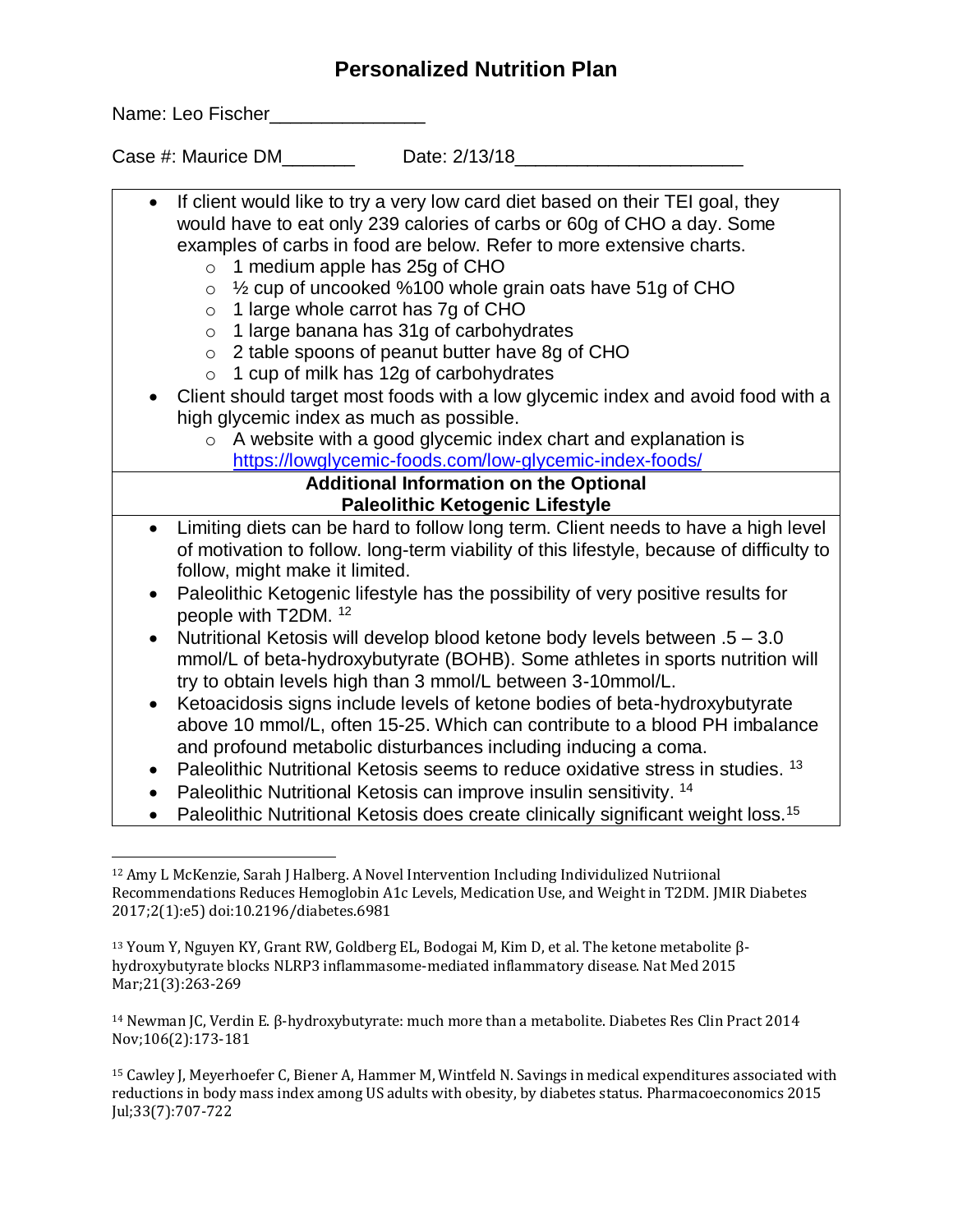Name: Leo Fischer\_\_\_\_\_\_\_\_\_\_\_\_\_\_\_\_\_

l

Case #: Maurice DM Date: 2/13/18

- During a paleolithic ketogenic lifestyle client needs to make sure adequate hydration of 9 cups of liquids a day for client Maurice.
- On a ketogenic diet, it is beneficial to increase consumption of key electrolytes sodium, potassium and magnesium. Ketogenic diets often cause a loss of glycogen stores and as a consequence a loss of the ability to retain water.
- Increased urination is common in ketogenic diets at the start.
- Unlikely but symptoms of a ketogenic diet and acidosis include but are not limited to vomiting, drowsiness, deep breathing, upset stomach.<sup>16</sup>
- See table next page of typical foods on a ketogenic diet. Table was obtained from the website, lowcarbalpha.com

<sup>16</sup> Gupta L, Khandelwal D, Kalra S, Gupta P, Dutta D, Aggarwal S. Ketogenic diet in endocrine disorders: Current perspectives. *Journal of Postgraduate Medicine*. 2017;63(4):242-251. doi:10.4103/jpgm.JPGM\_16\_17.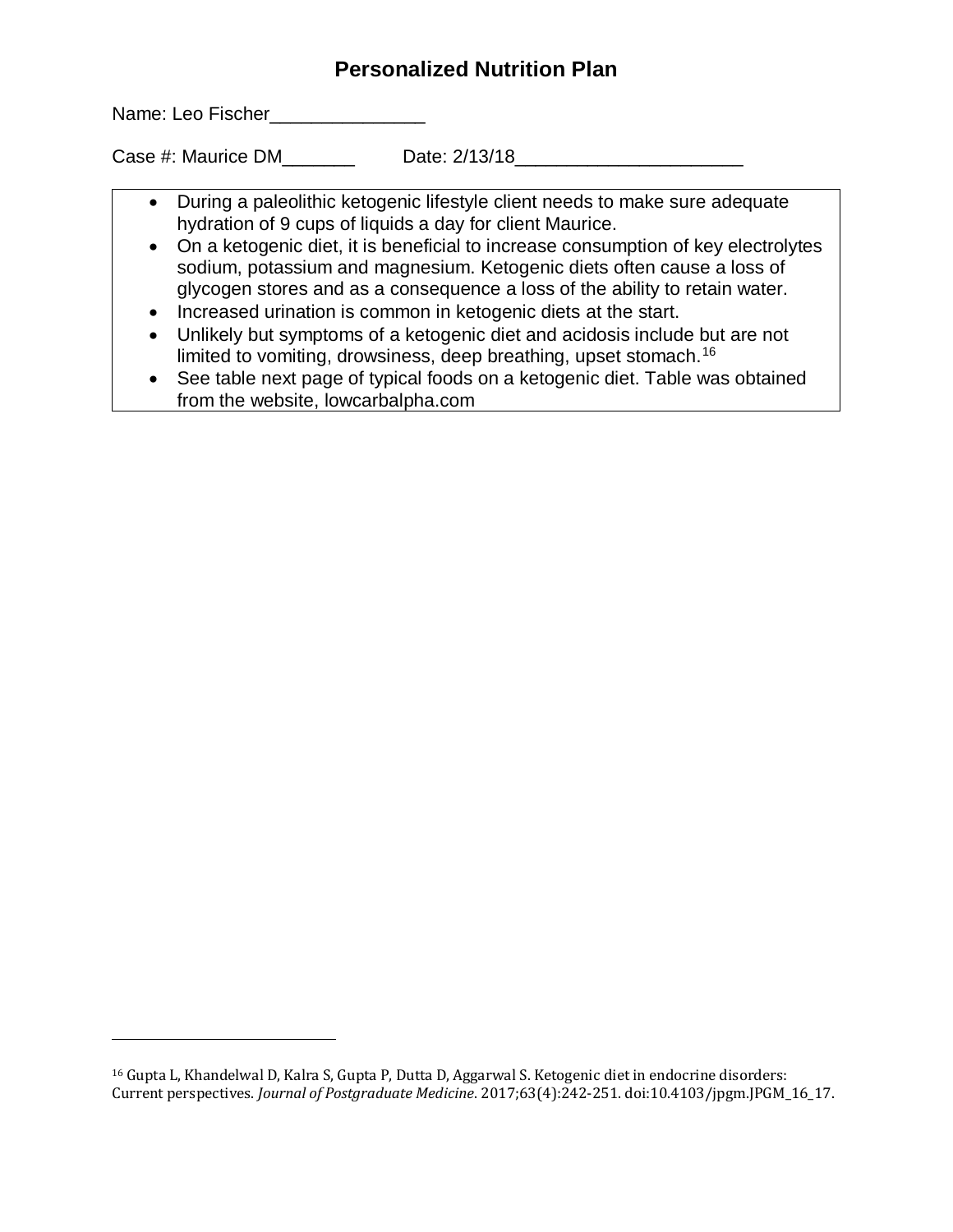

- Lunch Meats

a.

**Pistachios** 

**Sunflower Seeds** 

т.

Asparagus

https://lowcarbalpha.com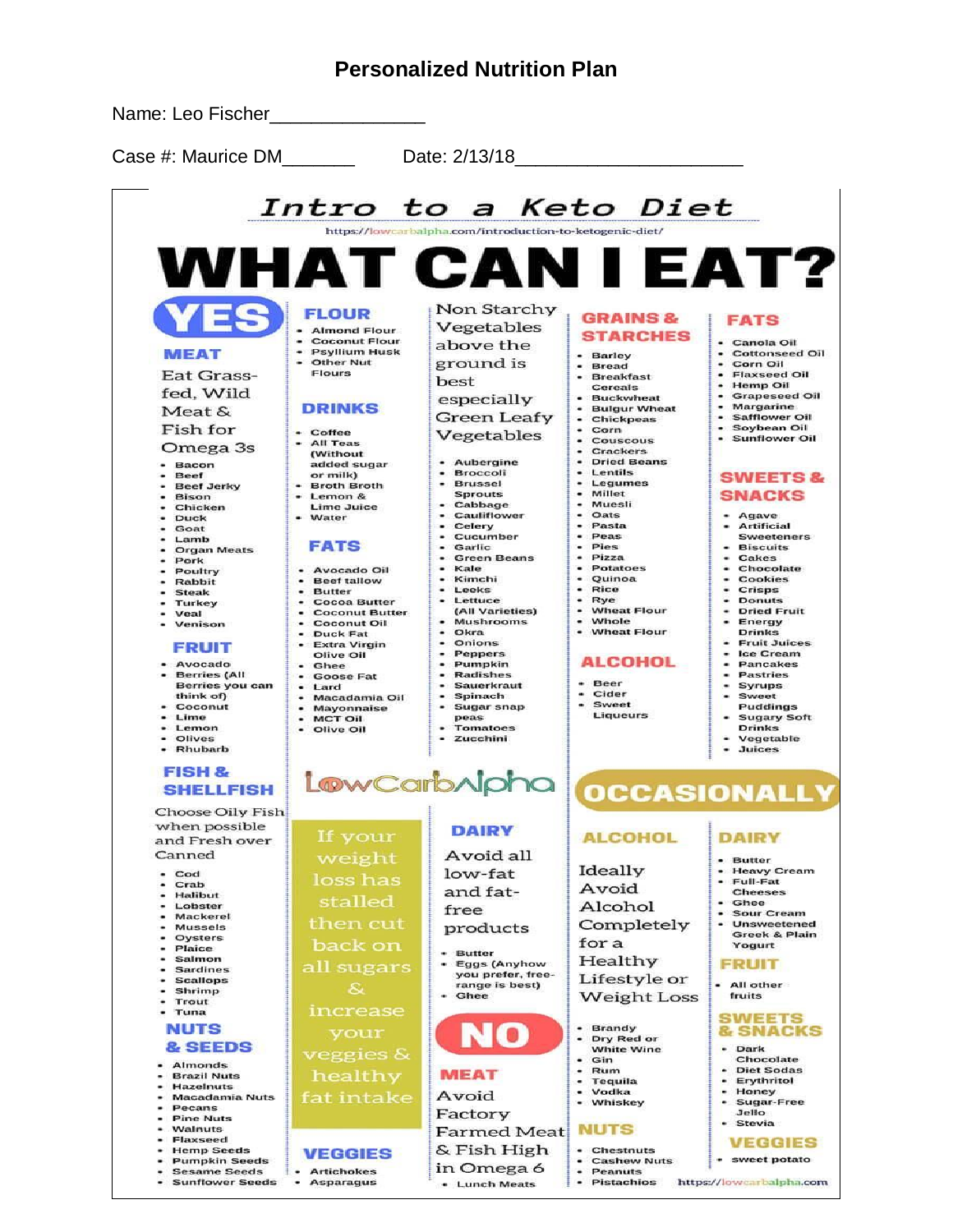Name: Leo Fischer\_\_\_\_\_\_\_\_\_\_\_\_\_\_\_\_\_

 $\overline{a}$ 

Case #: Maurice DM Date: 2/13/18

| <b>Micronutrients</b>                                                                      |                             |  |
|--------------------------------------------------------------------------------------------|-----------------------------|--|
| Consider specific nutrients for disease or health conditions discuss below                 |                             |  |
| <b>Nutrient: Magnesium</b>                                                                 | <b>Nutrient: Vitamin D3</b> |  |
|                                                                                            |                             |  |
| unit/day:400-500mg                                                                         | unit/day: 400-600 IU a      |  |
|                                                                                            | day with sun exposure.      |  |
| 300mg in supplement form.                                                                  |                             |  |
| 100 mg from multivitamin                                                                   | 1000 IU a day without       |  |
| and 200mg from additional                                                                  | sun exposure.               |  |
| supplementation.                                                                           |                             |  |
|                                                                                            | *interesting fact, did you  |  |
| Current magnesium intake                                                                   | know that your body with    |  |
| by client, based on one day                                                                | sun exposure makes          |  |
| food journal is 100 mg or                                                                  | around the equivalent of    |  |
| 25% RDA based on 2000                                                                      | 20,000 IU of vitamin D in   |  |
| calorie diet.                                                                              | a day.                      |  |
| Special instructions and rationale:                                                        |                             |  |
| Vitamin D: <sup>17</sup> is a cofactor for modulation of the innate and adaptive immune    |                             |  |
| responses. Lack of vitamin D can lead to increased inflammation and greater                |                             |  |
| autoimmune response. Supplement Vitamin D3 beyond multivitamin if necessary.               |                             |  |
| Magnesium: <sup>18</sup> Taking a daily magnesium supplement around 400mg a day, has been  |                             |  |
| proven to successfully reduce blood sugar levels in diabetics and increase insulin         |                             |  |
| sensitivity. <sup>19</sup> More importantly, increase consumption of major food sources of |                             |  |
| magnesium, such as whole grains, nuts, and green leafy vegetables is most                  |                             |  |
| beneficial.                                                                                |                             |  |

<sup>17</sup> **Vitamin D: importance in the prevention of cancers, type 1 diabetes, heart disease, and osteoporosis**  [Michael F Holick](javascript:;) *The American Journal of Clinical Nutrition*, Volume 79, Issue 3, 1 March 2004, Pages 362–371, <https://doi.org/10.1093/ajcn/79.3.362> Published:01 March 2004

<sup>&</sup>lt;sup>18</sup> Hruby A, Guasch-Ferré M, Bhupathiraju SN, Manson JE, Willett WC, McKeown NM, Hu FB. Magnesium [Intake, Quality of Carbohydrates, and Risk of Type 2 Diabetes: Results From Three U.S. Cohorts.](https://www.ncbi.nlm.nih.gov/pubmed/28978672) Diabetes Care. 2017 Dec;40(12):1695-1702. doi: 10.2337/dc17-1143. Epub 2017 Oct 4. PubMed PMID: 28978672; PubMed Central PMCID: PMC5711333.

<sup>19</sup> Magnesium Intake and Risk of Type 2 Diabetes in Men and Women, Ruy Lopez-Ridaura, Walter C. Willett, Eric B. Rimm, Simin Liu, Meir J. Stampfer, JoAnn E. Manson, Frank B. Hu, Diabetes Care Jan 2004, 27 (1) 134- 140; DOI: 10.2337/diacare.27.1.134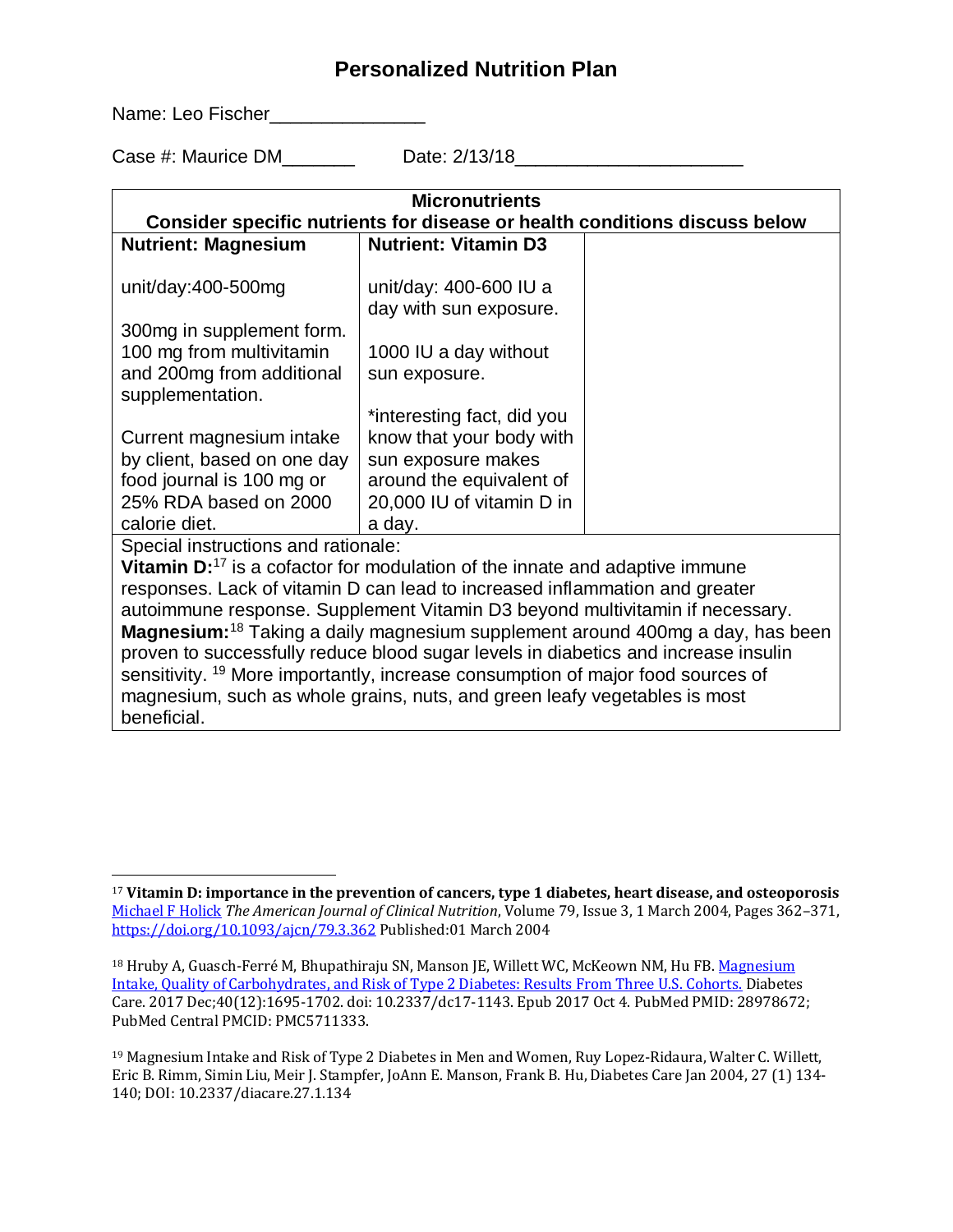Name: Leo Fischer\_\_\_\_\_\_\_\_\_\_\_\_\_\_\_

l

Case #: Maurice DM Case Date: 2/13/18

### **Functional Foods to Target or Avoid**

| Food(s):                                                                                                             | Servings:<br>Specify - per<br>day or week | <b>Rationale:</b>                                                                                                                                                                                                                                                                                                                                                                                                                                                                                                                                                                                                                                                                                                  |
|----------------------------------------------------------------------------------------------------------------------|-------------------------------------------|--------------------------------------------------------------------------------------------------------------------------------------------------------------------------------------------------------------------------------------------------------------------------------------------------------------------------------------------------------------------------------------------------------------------------------------------------------------------------------------------------------------------------------------------------------------------------------------------------------------------------------------------------------------------------------------------------------------------|
| Avoid meat unless unprocessed.                                                                                       | Feel free<br>to eat                       | There is a strong correlation between<br>processed meats a type 2 diabetes.<br><sup>20</sup> Just 50g of processed meats a day<br>has been shown to increase risk and<br>symptoms of type 2 diabetes by<br>51%. <sup>21</sup> Processed meats are those<br>that are salted, sugared, cured,<br>smoked, made with added chemicals<br>like nitrates or nitrites. Almost all<br>meats sold in the stores are<br>processed unless otherwise<br>specifically specified. Processed<br>meats are also heavily linked to<br>cancer. <sup>22</sup> The research is so strong<br>that the World Health Organization<br>has labeled processed meats as a<br>carcinogen <sup>23</sup> on the same level as<br>cigarettes. $24$ |
| Reduce dairy, milk and cheese.<br>Target dairy that is organic and<br>made without antibiotics or<br>added hormones. | Less than<br>3 servings<br>a week.        | Dairy can contain a high level of<br>carbohydrates. Milk protein may<br>promote autoimmune processes and<br>create inflammation in the body for<br>some people. Decreasing the<br>function of the pancreas and<br>decrease insulin production. 25                                                                                                                                                                                                                                                                                                                                                                                                                                                                  |

<sup>20</sup> Ericson U, Sonestedt E, Gullberg B, Hellstrand S, Hindy G, Wirfält E, Orho-Melander M. High intakes of [protein and processed meat associate with increased incidence of type 2 diabetes.](https://www.ncbi.nlm.nih.gov/pubmed/22850191) Br J Nutr. 2013 Mar 28;109(6):1143-53. doi: 10.1017/S0007114512003017. Epub 2012 Aug 1. PubMed PMID: 22850191.

<sup>21</sup> [Rohrmann, Sabine;](http://www.zora.uzh.ch/view/authors_for_linking_in_citation/Rohrmann=3ASabine=3A=3A.html) [Linseisen, Jakob](http://www.zora.uzh.ch/view/authors_for_linking_in_citation/Linseisen=3AJakob=3A=3A.html) (2016). *Processed meat: the real villain?* Proceedings of the Comparative Nutrition Society, 75(3):233-241.

<sup>22</sup> *James Gallagher (26 October 2015). ["Processed meats do cause cancer -](http://www.bbc.co.uk/news/health-34615621) WHO". BBC.*

<sup>23</sup> *["IARC Monographs evaluate consumption of red meat and processed meat"](https://www.iarc.fr/en/media-centre/pr/2015/pdfs/pr240_E.pdf) (PDF). International Agency for Research on Cancer. 26 October 2015.*

<sup>24</sup> *Stacy Simon (October 26, 2015). ["World Health Organization Says Processed Meat Causes Cancer".](http://www.cancer.org/cancer/news/news/world-health-organization-says-processed-meat-causes-cancer) Cancer.org.*

<sup>25</sup> Aguirre Castaneda RL, Mack KJ, Lteif A. Successful treatment of type 1 diabetes and seizures with combined ketogenic diet and insulin. Pediatrics 2012;129(2):e511–4.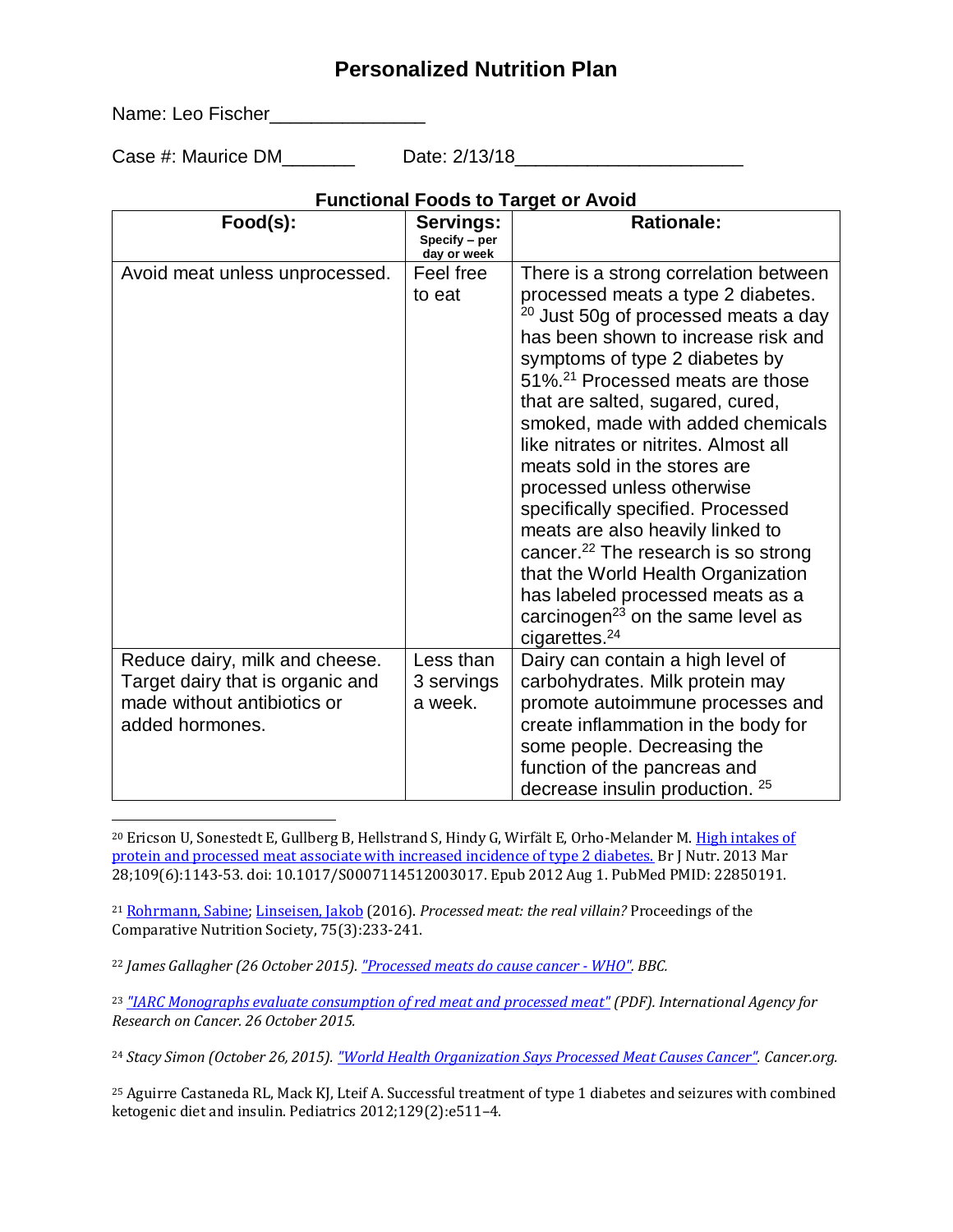Name: Leo Fischer\_\_\_\_\_\_\_\_\_\_\_\_\_\_\_\_\_

Case #: Maurice DM\_\_\_\_\_\_\_ Date: 2/13/18\_\_\_\_\_\_\_\_\_\_\_\_\_\_\_\_\_\_\_\_\_\_

| Green leafy vegetables like<br>cabbage, brussel sprout,<br>broccoli, cauliflower, dark green<br>lettuce, spinach, or kale. | 6 servings<br>οf<br>vegetables<br>a day.<br>Which is<br>equivalent<br>to about 4<br>cups of<br>vegetables<br>a day<br>depending<br>on the<br>vegetable. | In people who do not eat enough<br>vegetables, the intake of an extra<br>150grams of green leafy vegetables<br>helps reduce the symptoms of T2DM<br>and reduces additional diabetes risk<br>up to 15% 26 |
|----------------------------------------------------------------------------------------------------------------------------|---------------------------------------------------------------------------------------------------------------------------------------------------------|----------------------------------------------------------------------------------------------------------------------------------------------------------------------------------------------------------|
| Nuts, any type including                                                                                                   | $2-3$ oz a                                                                                                                                              | Nuts help lower postprandial                                                                                                                                                                             |
| almonds, brazil nuts, pistachios,<br>pecans, walnuts etc                                                                   | day                                                                                                                                                     | glycemia <sup>27</sup> and helps reduce LDL,<br>and increase HDL, 28                                                                                                                                     |
| Eat whole fruit, target non-                                                                                               | 4 servings                                                                                                                                              | Whole fruit helps lower postprandial                                                                                                                                                                     |
| tropical fruit like berries, apples                                                                                        | a day.                                                                                                                                                  | glucose levels, can help lower                                                                                                                                                                           |
| etc.                                                                                                                       | Equivalent<br>of about 2                                                                                                                                | glycemic load and increases satiety<br>from the fiber.                                                                                                                                                   |
| Try to eliminate fruit juice.                                                                                              | cups a                                                                                                                                                  |                                                                                                                                                                                                          |
|                                                                                                                            | day.                                                                                                                                                    | Research does not seem to support                                                                                                                                                                        |
|                                                                                                                            |                                                                                                                                                         | that eating fruit reduces the overall                                                                                                                                                                    |
|                                                                                                                            |                                                                                                                                                         | risk of diabetes relative to other                                                                                                                                                                       |
|                                                                                                                            |                                                                                                                                                         | healthy diets. Eating certain whole                                                                                                                                                                      |
|                                                                                                                            |                                                                                                                                                         | fruits like cantaloupe can pose a<br>small but potentially greater risk of                                                                                                                               |
|                                                                                                                            |                                                                                                                                                         | T2DM than other fruits like                                                                                                                                                                              |
|                                                                                                                            |                                                                                                                                                         | bananas. <sup>29</sup>                                                                                                                                                                                   |

<sup>28</sup> Sheriden et al. 2007. J. Am. Coll. Nutr. 26(2).

 $\overline{a}$ <sup>26</sup> Carter P, et al. Fruit and vegetable intake and incidence of type 2 diabetes mellitus: systematic review and meta-analysis. BMJ. 2010;341:c4229

<sup>27</sup> Josse, et al. Almonds and postprandial glycemia--a dose-response study. Metabolism. 2007 Mar;56(3):400- 4

<sup>29</sup> Muraki Isao, Imamura Fumiaki, Manson JoAnn E, Hu Frank B, Willett Walter C, van Dam Rob M et al. Fruit consumption and risk of type 2 diabetes: results from three prospective longitudinal cohort studies BMJ 2013; 347 :f5001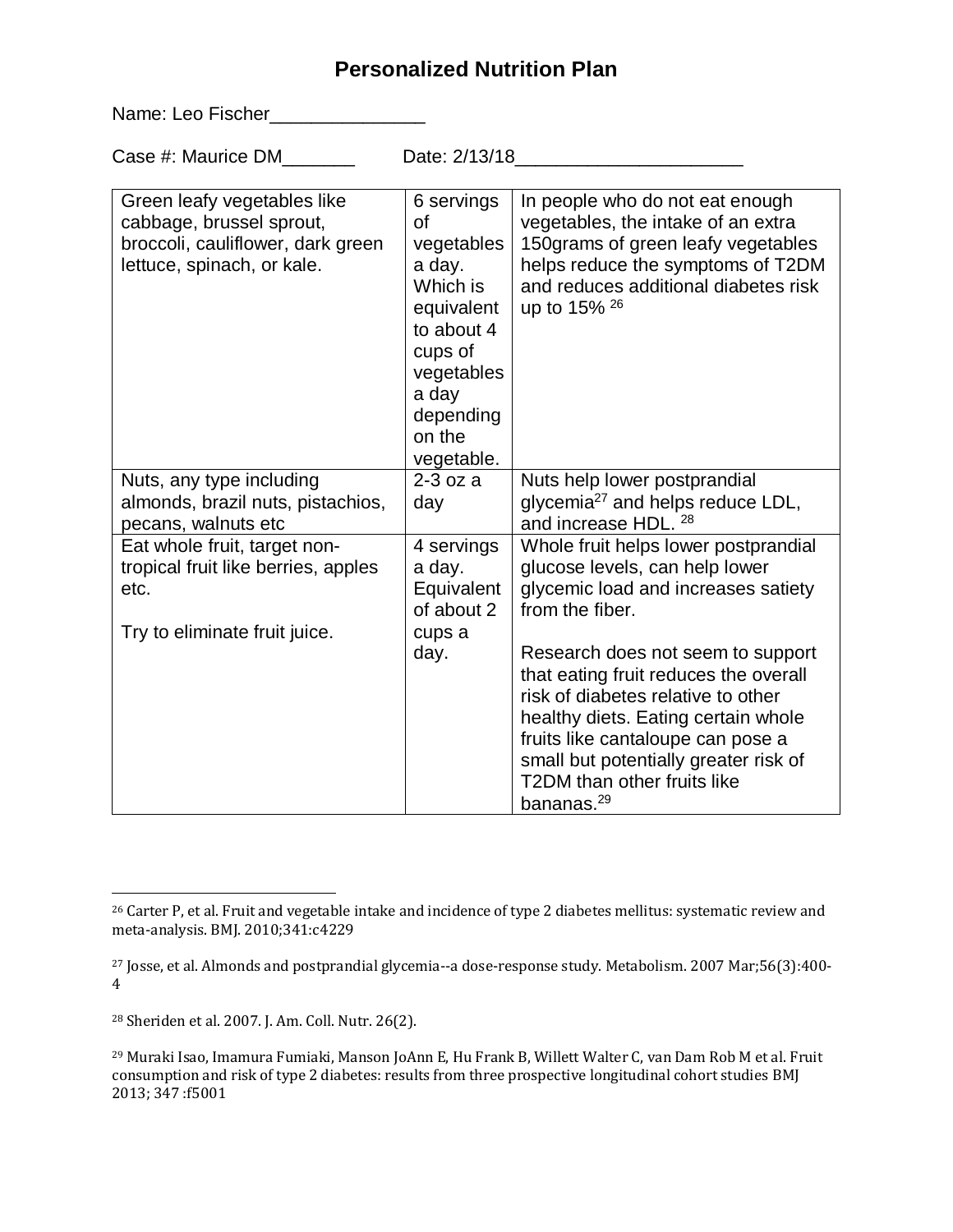Name: Leo Fischer\_\_\_\_\_\_\_\_\_\_\_\_\_\_\_\_\_

 $\overline{a}$ 

Case #: Maurice DM\_\_\_\_\_\_\_ Date: 2/13/18\_\_\_\_\_\_\_\_\_\_\_\_\_\_\_\_\_\_\_\_\_\_

| Supplement:                                   | Dose:                                                                                                                                                 | <b>Rationale:</b>                                                                                                                                                                                                                                                                                                                                                                                               |
|-----------------------------------------------|-------------------------------------------------------------------------------------------------------------------------------------------------------|-----------------------------------------------------------------------------------------------------------------------------------------------------------------------------------------------------------------------------------------------------------------------------------------------------------------------------------------------------------------------------------------------------------------|
| Multivitamin & a separate<br>Coq10 supplement | Once a day                                                                                                                                            | Based on client's single day<br>dietary record, client was<br>deficient in almost all<br>micronutrients. Client is also on<br>a few diabetic medications<br>including Metformin and<br>Glipidize. Metformin can cause<br>deficiencies in b12, folic acid,<br>and CoQ10. 30 Glipidize can<br>also potentially cause other co-<br>deficiencies like CoQ10.                                                        |
| Magnesium                                     | Once a day, 200mg if<br>multivitamin has 100mg<br>or less of magnesium. If<br>multivitamin has more<br>than 200mg of<br>magnesium, take a             | Taking a daily magnesium<br>supplement around 200mg a<br>day, has been proven to<br>successfully reduce blood<br>sugar levels in diabetics.                                                                                                                                                                                                                                                                     |
|                                               | magnesium supplement<br>of 100mg or less.<br>Symptoms of too much<br>magnesium can be<br>diarrhea, cramps,<br>stomach pain, or<br>breathing problems. | *In the The Diabetes Educator,<br>it states that it is possible to<br>create a hypoglycemic effect<br>with the combination of typical<br>diabetes drugs like Metformin<br>and Glipidize with very high<br>supplementation of certain<br>spices, herbs or magnesium.<br>When using magnesium or<br>other substances watch blood<br>glucose levels more closely<br>when first supplementing with<br>magnesium. 31 |

#### **Dietary Supplements**

<sup>30</sup> Wulffele MG, Kooy A, Lehert P, et al. Effects of short-term treatment with metformin on serum concentrations of homocysteine, folate and vitamin B12 in type 2 diabetes mellitus: A randomized, placebocontrolled trial. J Intern Med 2003;254:455-463.

<sup>31</sup> May M, Schindler C. Clinically and pharmacologically relevant interactions of antidiabetic drugs. *Therapeutic Advances in Endocrinology and Metabolism*. 2016;7(2):69-83. doi:10.1177/2042018816638050.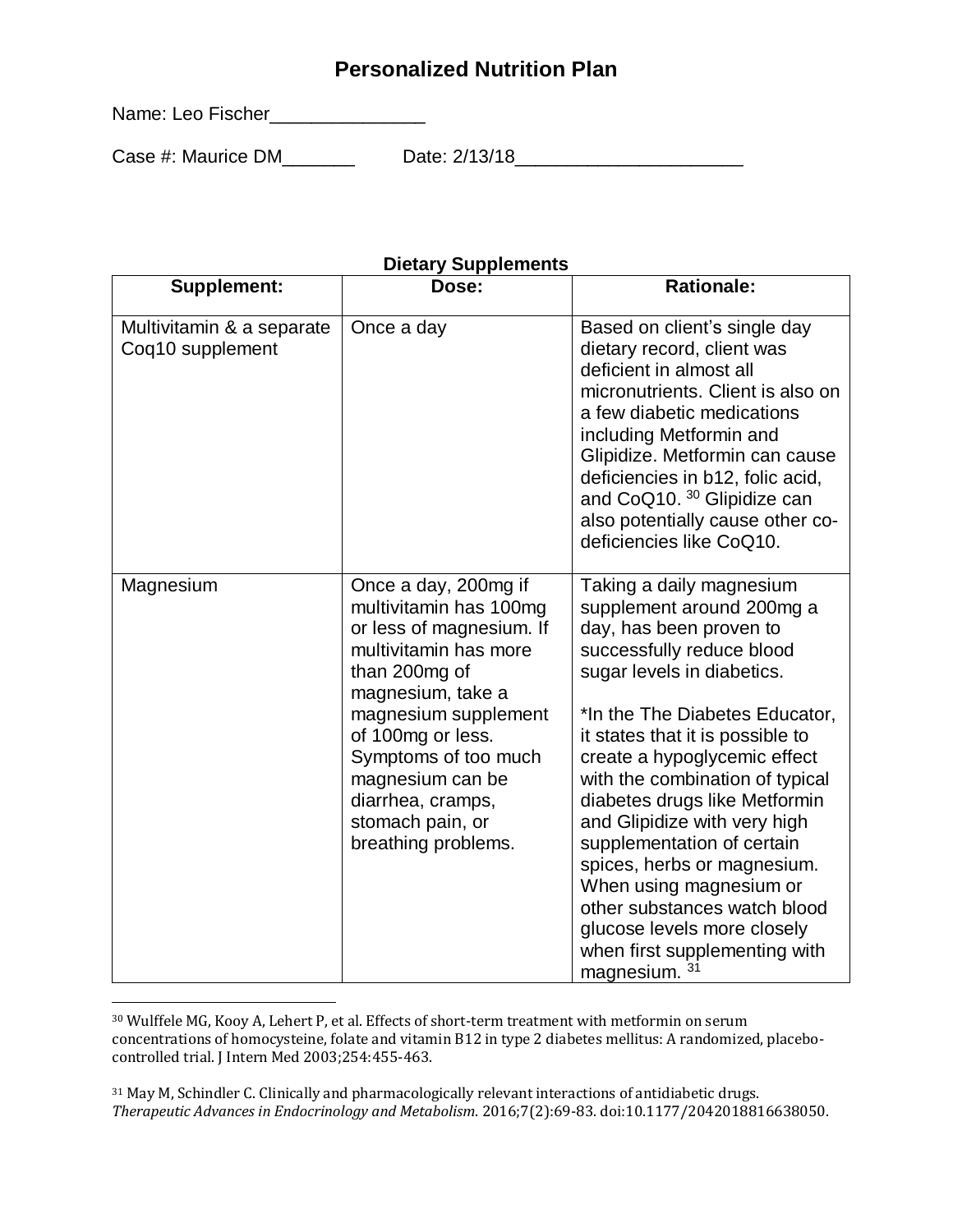Name: Leo Fischer\_\_\_\_\_\_\_\_\_\_\_\_\_\_\_\_\_\_

 $\overline{a}$ 

Case #: Maurice DM\_\_\_\_\_\_\_ Date: 2/13/18\_\_\_\_\_\_\_\_\_\_\_\_\_\_\_\_\_\_\_\_\_\_

#### **Nourishing Behaviors**

| Practice(s):                                                                                                        | <b>Instructions:</b>                                                                                                                                                                                                  | <b>Rationale:</b>                                                                                                                                                                                                                                                                                                                                                      |
|---------------------------------------------------------------------------------------------------------------------|-----------------------------------------------------------------------------------------------------------------------------------------------------------------------------------------------------------------------|------------------------------------------------------------------------------------------------------------------------------------------------------------------------------------------------------------------------------------------------------------------------------------------------------------------------------------------------------------------------|
| Cooking practices that<br>reduce AGE's (Advanced<br>Glycation end-products)<br>and ROS (Reactive<br>oxygen species) | Reduce cooking methods<br>that cook with added<br>sugars, barbecuing,<br>smoked, friend, browning<br>and caramelizing. Instead<br>trying cooking methods<br>that include steaming,<br>boiling, and water<br>sautéing. | Using alternative cooking<br>methods reduce AGEs and<br>ROS. AGEs <sup>32</sup> and ROS <sup>33</sup> have<br>considerable evidence that<br>implicate them in T2DM.                                                                                                                                                                                                    |
| Use the non-caloric<br>sweetener Stevia                                                                             | Instead of using added<br>sugar or other<br>sweeteners like honey or<br>syrups to sweeten food<br>or drinks, use .5<br>teaspoons of stevia.                                                                           | Non-calorie sweeteners can<br>help potentially reduce overall<br>calories and reduce blood<br>glucose. 34                                                                                                                                                                                                                                                              |
| Incorporate cinnamon<br>and turmeric in food<br>prepared at home.                                                   | Add into food prepared at<br>home for example,<br>turmeric in curry or on<br>chicken and cinnamon in<br>oatmeal, smoothies etc                                                                                        | Evidence is contradictory but<br>use of Cinnamon and<br>Turmeric, along with other<br>foods like Cocao (very dark<br>chocolate), Tea and among<br>many other things have<br>substances like polyphenols<br>and other active ingredients<br>that have been studied to help<br>increase insulin sensitivity,<br>reduce fasting blood glucose<br>and reduce HbA1c levels. |

<sup>32</sup> Negrean M, Stirban A, Stratmann B, et al. Effects of low- and high-advanced glycation endproduct meals on macro- and microvascular endothelial function and oxidative stress in patients with type 2 diabetes mellitus. Am J Clin Nutr. 2007;85(5):1236-43.

<sup>33</sup> Evans J, et. al, Oxidative stress and stress-activated signaling pathways: a unifying hypothesis of type 2 diabetes. Endocr Rev. 2002 Oct;23(5):599-622.

<sup>&</sup>lt;sup>34</sup> Evert et al. Nutrition Therapy Recommendations for the Management of Adults With Diabetes. 2013. Diabetes Care. 36: 3821-3842.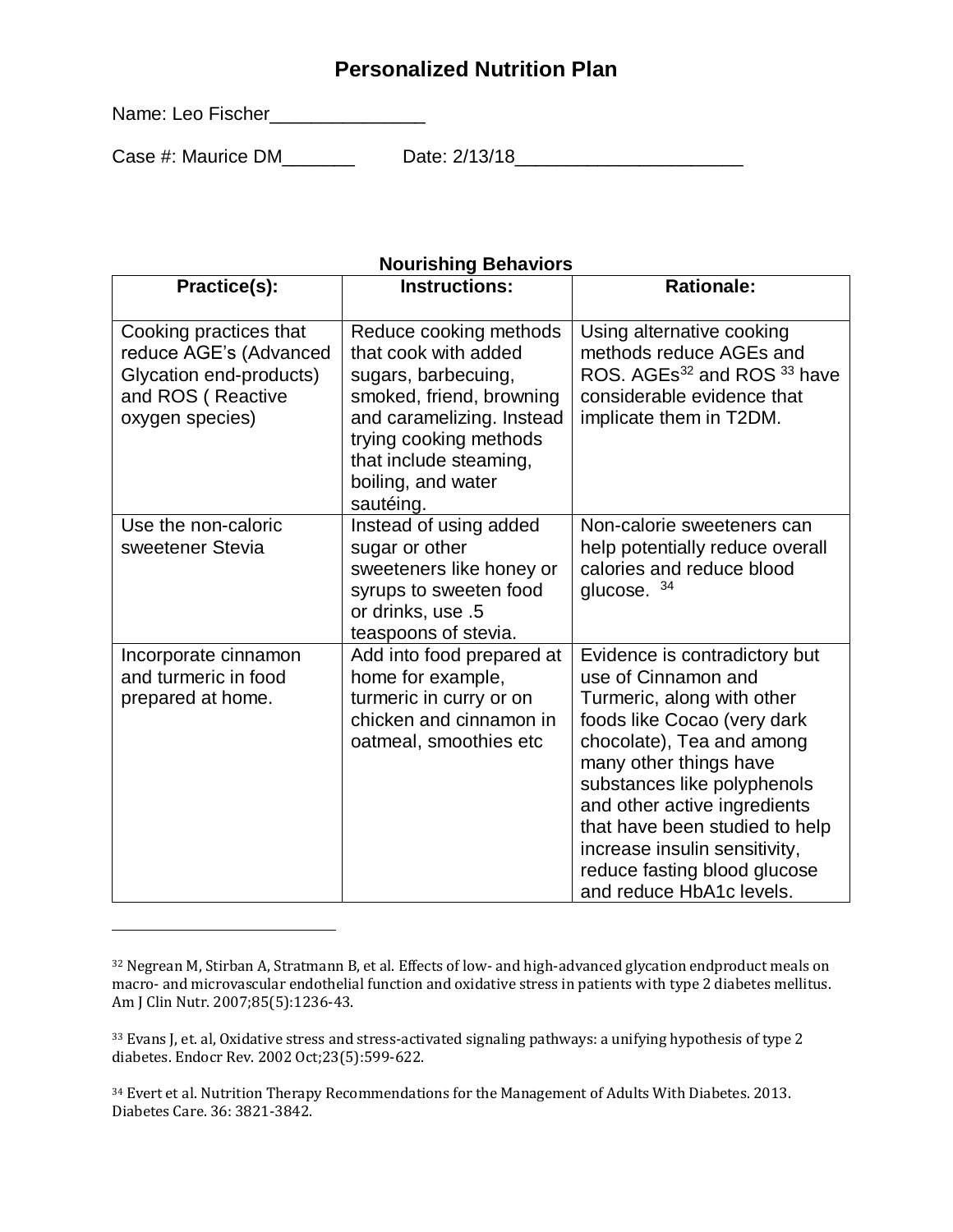Name: Leo Fischer\_\_\_\_\_\_\_\_\_\_\_\_\_\_\_

Case #: Maurice DM\_\_\_\_\_\_\_ Date: 2/13/18\_\_\_\_\_\_\_\_\_\_\_\_\_\_\_\_\_\_\_\_\_\_

| Practice(s):                                                                                                   | Time & Frequency:                                                                                                                           | kCals used:                                                                                                                                                                                                          |
|----------------------------------------------------------------------------------------------------------------|---------------------------------------------------------------------------------------------------------------------------------------------|----------------------------------------------------------------------------------------------------------------------------------------------------------------------------------------------------------------------|
| Start up an active hobby.<br>-Walking for 30m<br>-Start Bowling Again<br>-Anything fun that is also<br>active! | At least 30m a day                                                                                                                          | N/A                                                                                                                                                                                                                  |
| Use standup desk at<br>work instead of sitting<br>down.                                                        | Get adjustable one so<br>you can go back and<br>fourth between sitting<br>and standing. Try<br>spending half your time<br>at work standing. | Can burn around 50 extra<br>calories an hour by standing<br>instead of sitting. 35 Standing 4<br>extra hours a day at work can<br>burn enough extra calories to<br>lose 40lbs or more of fat a<br>year <sup>36</sup> |
| A meditation of your<br>choice. You can find<br>guided body scan<br>meditation videos<br>online.3              | Once a week to reduce<br>stress.                                                                                                            | N/A                                                                                                                                                                                                                  |

#### **Physical Activity**

#### **Follow Up**

**Client Goals:** Although this is subjective, use the case to identify what the client is coming in for

- 1. General diabetes management
- 2. To reducing fasting blood glucose levels, to avoid the need of insulin.
- 3. To reduce HgA1c levels

 $\overline{a}$ 

.

<sup>36</sup> Gallagher, J. (2015). Office workers 'too sedentary.' BBC Magazine. Retrieved from http://www.bbc.com/news/health-32069698

<sup>35</sup> BBC Magazine. (2013). Calorie burner: How much better is standing up than sitting? BBC Magazine. Retrieved from http://www.bbc.com/news/magazine-24532996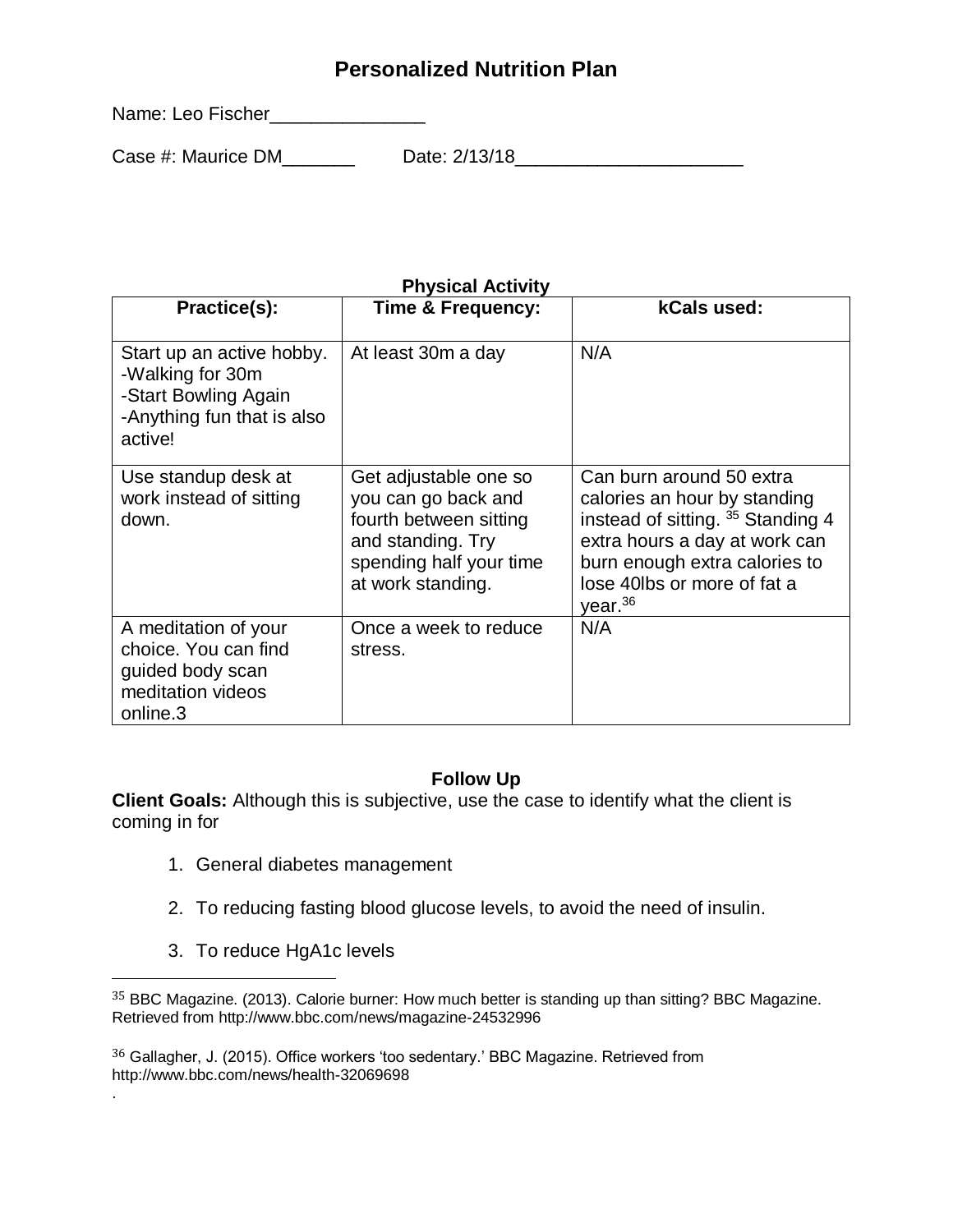Name: Leo Fischer\_\_\_\_\_\_\_\_\_\_\_\_\_\_\_\_\_

Case #: Maurice DM\_\_\_\_\_\_\_ Date: 2/13/18\_\_\_\_\_\_\_\_\_\_\_\_\_\_\_\_\_\_\_\_\_\_

#### **Nutritionist Goals**

- 1. Clients ideal body weight should be around 177 pounds according to BMI charts. Assessment will be objectively measured during client visits.
- 2. Blood pressure objective observations at client visits
	- a. Below 120 systolic / 80 diastolic is goal
	- b. 120-140 systolic and 80-90 diastolic is considered prehypertension.
- 3. Fasting blood sugar test.
	- a. Client can take these tests in office with finger prick equipment.
	- b. Target and normal fasting blood sugar test should be below 100mg/dl (5.6 mmol/L).
	- c. Fasting blood sugar levels between 100-125 mg/dl (5.6 6.9 mmol/L) is considered prediabetes.
	- d. Fasting blood sugar levels of 126 mg/dl (7mmol/L) or higher on **two separate tests** mean you are considered to have diabetes.
- 4. Reduce Glycated Hemoglobin A1c levels below 5.7%
	- a. Since clients A1c levels are at 7.4% short term targets are for below 6.5%.
	- b. Long term targets are to get client below the prediabetes range of A1c of 5.7%-6.4%.
- 5. Random Blood Sugar Test
	- a. Client can take these tests in office with finger prick equipment.
	- b. Random blood sugar tests, without fasting, should be below 200 mg/dl or 11.1 mmol/L. Any higher suggests diabetes.
- 6. Oral glucose tolerance test
	- a. Client can take these tests in office with finger prick equipment.
	- b. Client fasts overnight, and the fasting blood sugar level is measured before you drink a sugary liquid. After drinking the sugary liquid, blood sugar levels are tested periodically or after 2 hours.
	- c. Blood sugar levels less than 140mg/dl (7.8mmol/L) after two hours is considered normal
	- d. A blood sugar level more than 200mg/dl (11.1mmol/L) after two hours indicates diabetes.
	- e. Blood sugar levels between 140-199 mg/dl (7.8-11.0 mmol/L) after two hours indicates prediabetes.